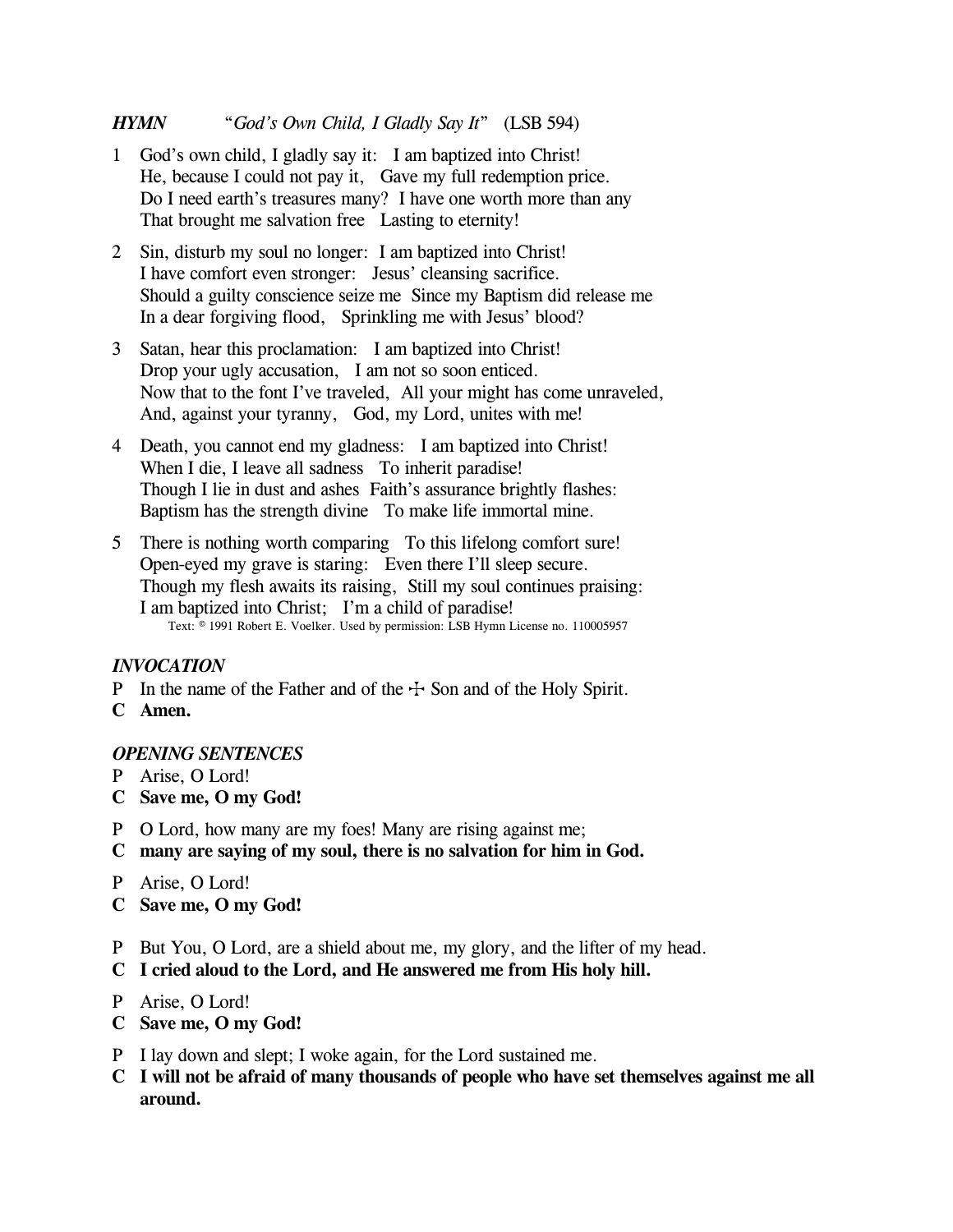- P Salvation belongs to the Lord; Your blessing be on Your people! Arise, O Lord!
- **C Save me, O my God!**
- P Return to your home,
- **C and declare how much God has done for you.**

## *CONFESSION AND ABSOLUTION*

- P We come before our Lord in confession, no longer as slaves, but as God's own children and as heirs of all He graciously gives.
- **C We confess we often remain captive and enslaved to our sin and have neglected the name You have given us as Your children.**
- P Like those in Isaiah's day, we are a rebellious people who walk in a way that is neither good nor faithful, following our own devices and desires.
- **C We, on our own, have no right to be called Your heirs or to receive Your blessings.**
- P For the many times we forget Christ's power and victory and all we ever need fear in this body and life,
- **C forgive us, renew us, and lead us, that we may delight in Your will and walk in Your ways to the glory of Your holy name. Amen.**
- P In spite of our sin, the Lord gives His grace and good news of hope, promise, and victory. To the people in Isaiah's day and to us, He speaks: " 'Do not destroy it, for there is a blessing in it,' so I will do for My servants' sake. . . . I will bring forth offspring from Jacob, and from Judah possessors of My mountains; My chosen shall possess it, and My servants shall dwell there."

Through the mercy and sacrifice of our Lord Jesus, and in spite of our sinful nature and willful breaking of His Law given out of love, He calls us His children and His heirs to set us free and to live in the victory He has won for us. Through Christ alone we have gained access to His grace by which we now stand. As a called and ordained servant of Christ and by His authority, I forgive you all your sins in the name of the Father and of the  $\pm$  Son and of the Holy Spirit.

**C Amen.**

# *HYMN OF PRAISE* "Father Most Holy" (LSB 504)

- 1 Father most holy, merciful, and tender; Jesus, our Savior, with the Father reigning; Spirit of comfort, advocate, defender, Light never waning;
- 2 Trinity blessèd, unity unshaken, Goodness unbounded, very God of heaven, Light of the angels, joy of those forsaken, Hope of all living,
- 3 Maker of all things, all Thy creatures praise Thee; All for Thy worship were and are created; Now, as we also worship Thee devoutly, Hear Thou our voices.
- D 4 Lord God Almighty, unto Thee be glory,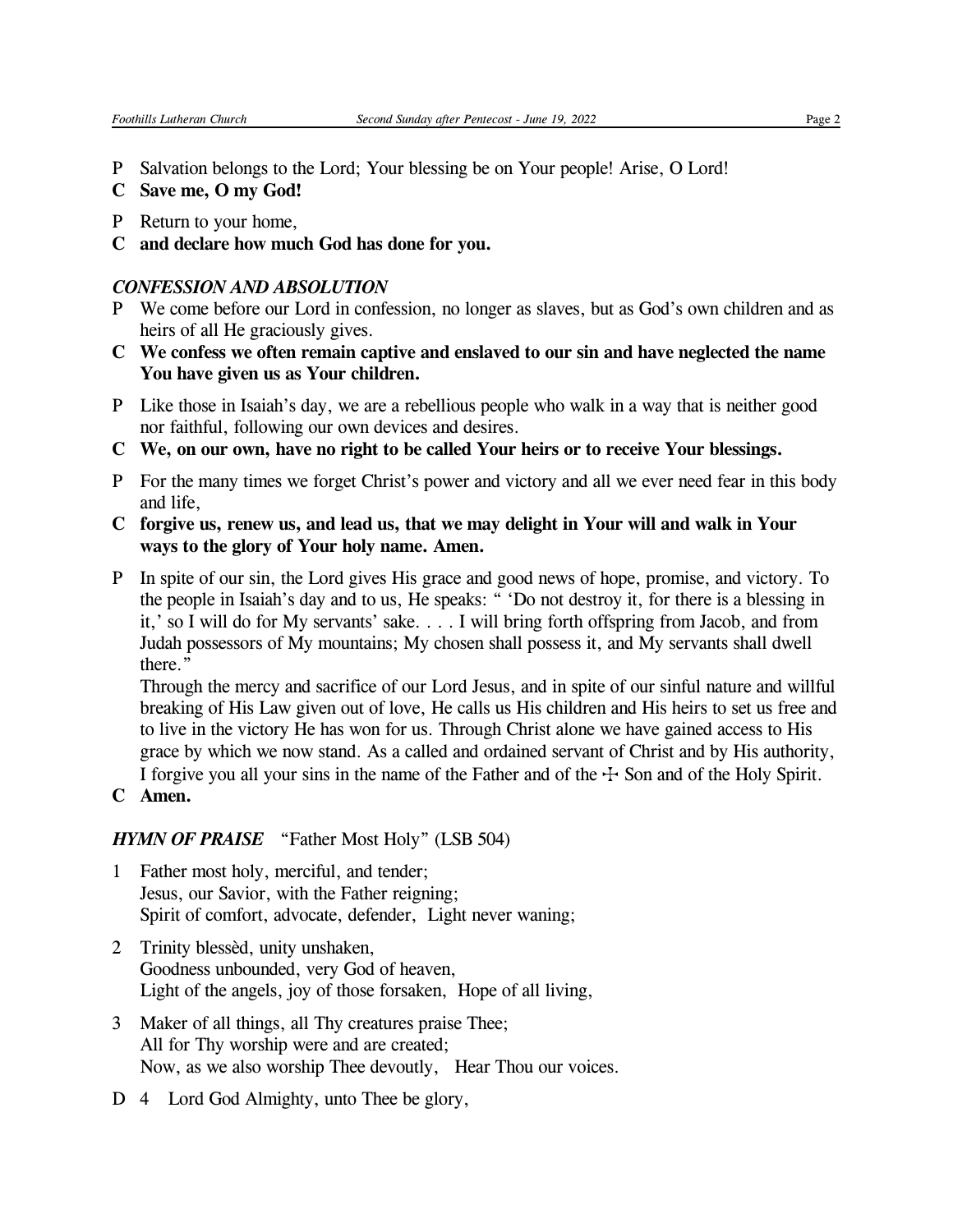One in three persons, over all exalted!

Glory we offer, praise Thee and adore Thee, Now and forever. Text: Public domain

## *PRAYER OF THE DAY*

- P The Lord be with you.
- **C And also with you.**
- P Let us pray. O God, You have prepared for those who love You such good things as surpass our understanding. Cast out all sins and evil desires from us, and pour into our hearts Your Holy Spirit to guide us into all blessedness; through Jesus Christ, Your Son, our Lord, who lives and reigns with You and the Holy Spirit, one God, now and forever.
- **C Amen.**

## *OLD TESTAMENT READING* Isaiah 65:1–9

- P This is the Word of the Lord
- **C Thanks be to God!**

# *BLESSING OF GRADUATES*

P Dear friends in Christ: On this important day, the day when we mark your leaving high school and stepping into new ventures, we ask God's blessing on you. God of creation, pour out your Spirit on these students as they enter a new period of life and faith. Bless them as they begin new ventures as faithful people, hearing Your Word, responding in thankfulness by proclaiming Your love and grace through words and deeds, and serving all people while doing justice, loving kindness, and walking humbly with God. We pray all this in the name of Your Son, Jesus Christ our Lord. Amen.

May God, who has walked with you in all your studies, grant His blessings in all that still lies before you.

And you, dear members of Foothills: as one family in Christ, we ask that you continue to lift up, talk about, equip, and pray for a nurturing faith journey with our loving and graceful God for these youth and their families.

## **C Our continued blessing goes with them. Amen.**

*EPISTLE* Galatians 3:23–4:7

## *CHILDREN'S MESSAGE*

*HOLY GOSPEL* Luke 8:26–39

- P The Holy Gospel according to St. Luke, the 8<sup>th</sup> chapter
- **C Glory to You, O Lord**
- P This is the Gospel of the Lord
- **C Praise to You, O Christ!**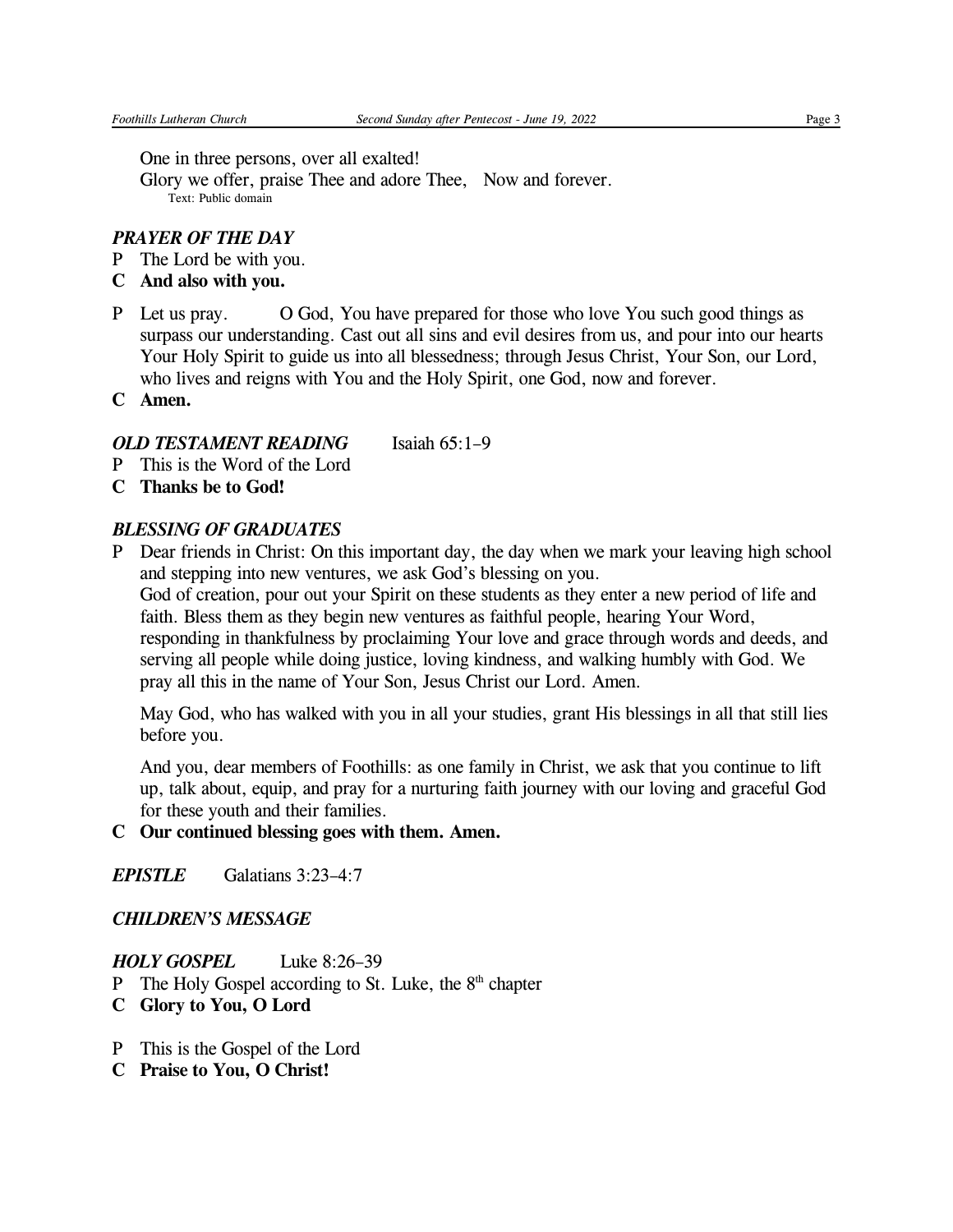#### *NICENE CREED*

C **I believe in one God, the Father Almighty, Maker of heaven and earth And of all things visible and invisible.**

**And in one Lord Jesus Christ, the only-begotten Son of God, Begotten of His Father before all worlds, God of God, Light of Light, very God of very God, Begotten, not made, being of one substance with the Father, by Whom all things were made; Who for us men and for our salvation came down from heaven And was incarnate by the Holy Spirit of the virgin Mary and was made man; And was crucified also for us under Pontius Pilate. He suffered and was buried. And the third day He rose again according to the Scriptures And ascended into heaven and sits at the right hand of the Father. And He will come again with glory to judge both the living and the dead, whose kingdom will have no end.**

**And I believe in the Holy Spirit, the Lord and giver of life, Who proceeds from the Father and the Son, Who with the Father and the Son together is worshiped and glorified, Who spoke by the prophets. And I believe in one holy Christian and apostolic Church, I acknowledge one Baptism for the remission of sins, And I look for the resurrection of the dead and the life of the world to come. Amen.**

### *HYMN OF THE DAY "Rise, Shine, You People"* (LSB 825)

- 1 Rise, shine, you people! Christ the Lord has entered Our human story; God in Him is centered. He comes to us, by death and sin surrounded, With grace unbounded.
- 2 See how He sends the pow'rs of evil reeling; He brings us freedom, light and life and healing. All men and women, who by guilt are driven, Now are forgiven.
- 3 Come, celebrate, your banners high unfurling, Your songs and prayers against the darkness hurling. To all the world go out and tell the story Of Jesus' glory.
- 4 Tell how the Father sent His Son to save us. Tell of the Son, who life and freedom gave us. Tell how the Spirit calls from ev'ry nation His new creation. Text: © 1974 Augsburg Publishing House, admin. Augsburg Fortress. Used by permission: LSB Hymn License no. 110005957

#### *SERMON*

### *PRAYER OF THE CHURCH*

- P God the Father Almighty, You so loved the world that You gave Your only-begotten Son
- **C to save us from our sin and to make us Your children and heirs of all Your blessings through faith in Him.**
- P As You have destroyed the lasting penalties of our sin, eternal death, and the power of the devil,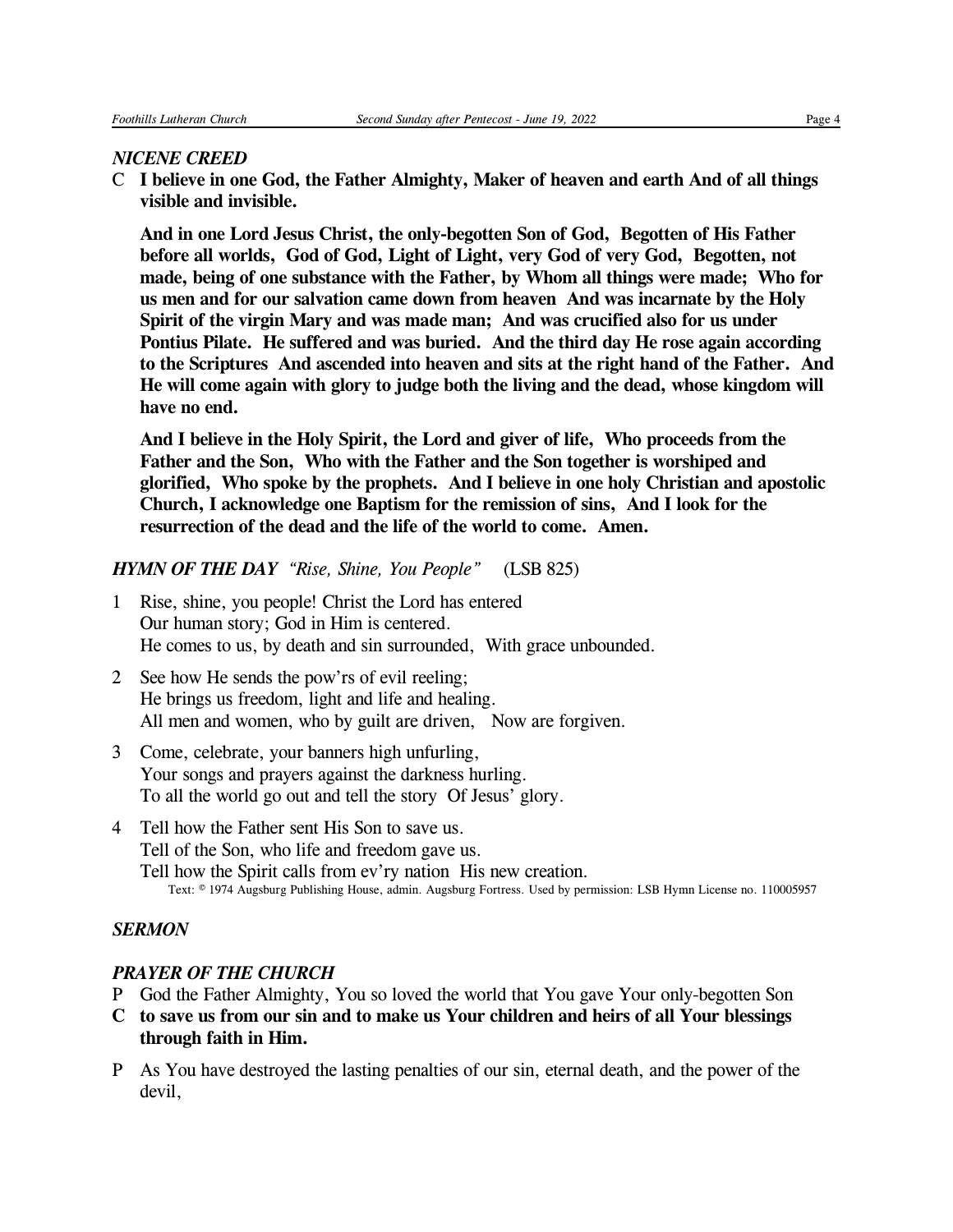- **C help us to live each day knowing the victory has been won by and through Christ, our Lord.**
- P We pray for our families: On this celebratory weekend, we pray for fathers,
- **C that they faithfully lead their families and children in the way of Christ and peace;**
- P for mothers,
- **C that they have strength and grace to manage their many responsibilities and to give them joy and fulfillment in their work and duties;**
- P and for children,
- **C that they grow in the faith in which You have called them through Baptism, heirs of Your promises, and develop in all ways pleasing to You.**
- P Lift up all those who are weighed down by the guilt and shame of sin. Release them from their bondage
- **C and point them to forgiveness at the feet of Jesus.**
- P Lord, walk with all those who are grieving in the shadow of death, [especially . . .]. Look with favor upon all who are sick, injured, and recovering, [especially . . .]. Comfort them with the hope of the resurrection to eternal life.
- **C Have mercy upon them and heal them according to Your will.**
- P Strengthen all those who are fighting against the power of Satan. Remind them of Your presence in Your Word and Sacraments. Give hope to all those who are isolated and lonely.
- **C Bring them into the presence of the loving community of Your Church that they find help and hope among Your people.**
- P Embolden and enliven the faith You have given through Your Spirit as we are in the world but not of the world. Empower us to be Your witnesses in our relationships, our vocations, and among our neighbors, that all may know the power and the victory of Your Son's death and resurrection and rejoice in forgiveness, life, and salvation.

Additional petitions may follow.

- P Into Your hands we commend all for whom we pray, trusting in Your mercy through Your Son, Jesus Christ, our Lord.
- **C Amen.**

### *LORD'S PRAYER*

#### *HYMN "Let Us Ever Walk with Jesus"* (LSB 685)

- 1 Let us ever walk with Jesus, Follow His example pure, Through a world that would deceive us And to sin our spirits lure. Onward in His footsteps treading, Pilgrims here, our home above, Full of faith and hope and love, Let us do the Father's bidding. Faithful Lord, with me abide; I shall follow where You guide.
- 2 Let us suffer here with Jesus And with patience bear our cross.